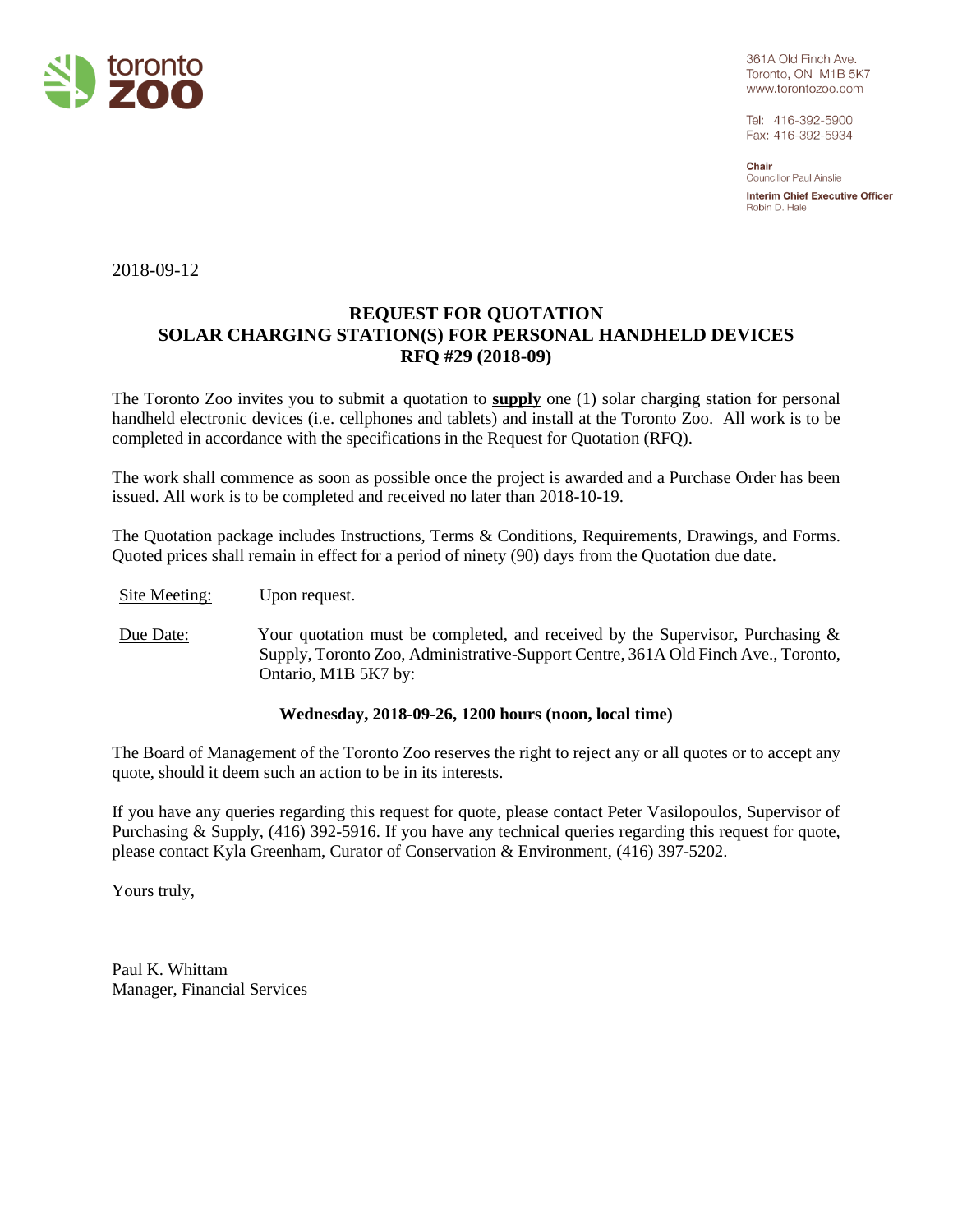r.

## **Table of Contents**

| <b>SECTION</b>    | <b>DESCRIPTION</b>          | PAGE (S) |
|-------------------|-----------------------------|----------|
|                   |                             |          |
| <b>RFQ LETTER</b> | <b>Invitation Letter</b>    |          |
| <b>T.O.C.</b>     | Table of Contents           |          |
| 1.0               | <b>Instructions</b>         |          |
| 2.0               | Terms and Conditions        | 4        |
| 3.0               | <b>Project Requirements</b> | 6        |
| 4.0               | <b>Submission Forms</b>     | 10       |
|                   | <b>Submission Label</b>     | 12       |
|                   | Notice of No Bid            | 13       |
| <b>Appendix A</b> | List of sub-contractors     | 14       |
|                   |                             |          |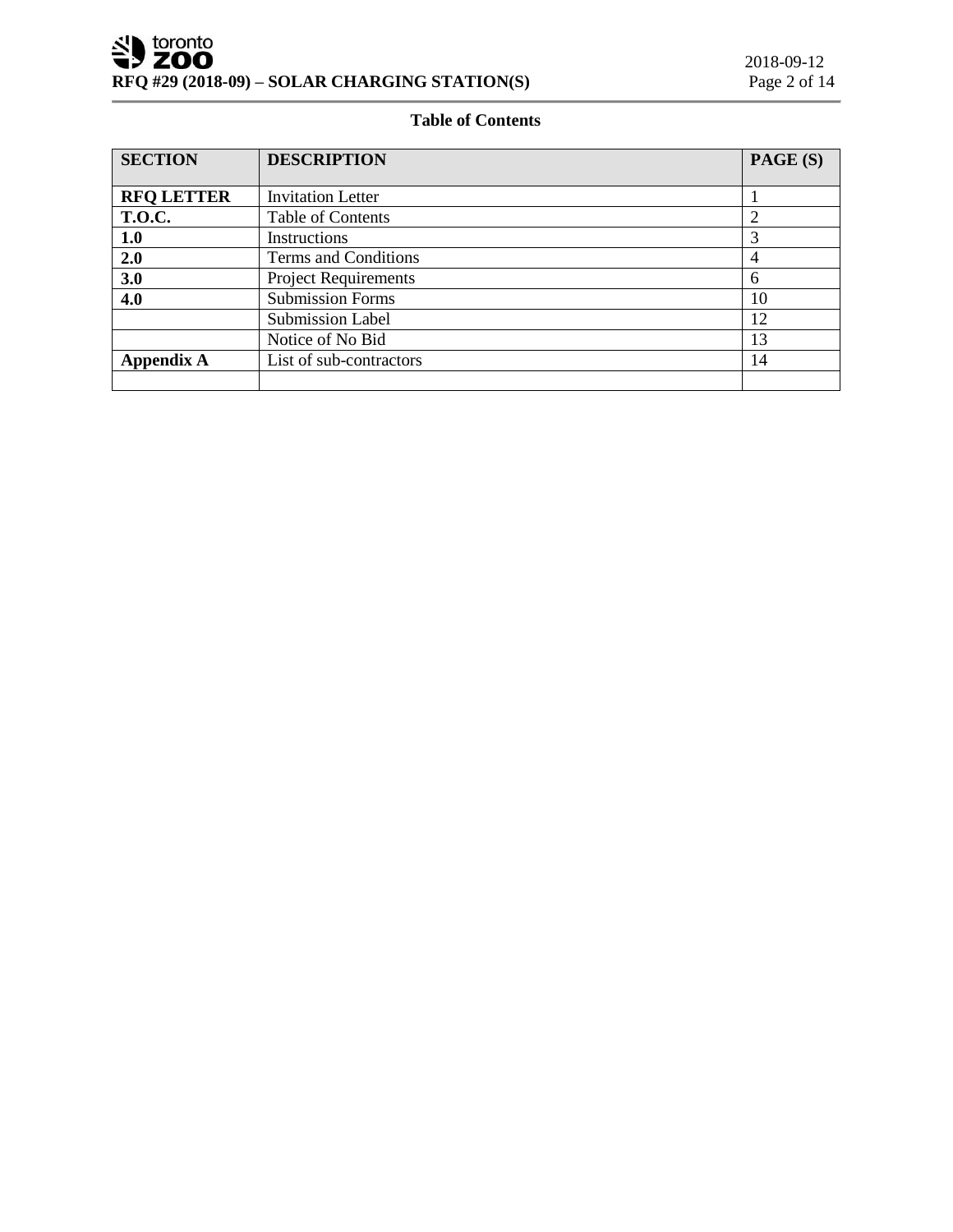## toronto ZOO **RFQ #29 (2018-09) – SOLAR CHARGING STATION(S)** Page 3 of 14

#### **1.0 INSTRUCTIONS**

- **1.1** Ensure that you have received all **fourteen (14)** pages of the RFQ package.
- **1.2** A site meeting can be available upon request.
- **1.3** Complete ALL FORMS in section 4.0 and return by due date and time received on or before **Wednesday, 2018-09-26, 1200 hours (noon, local time)** or your Quotation will not be considered. Include signed copies of any addenda with your proposal package.
- **1.4** Quotations must not be submitted by facsimile, email or any other electronic format.
- **1.5** Show itemized cost of HST if applicable.
- **1.6** Toronto Zoo reserves the right to award in whole or in part on the basis of the bids received, Lump Sum Price or Breakdown Price.
- **1.7** All Prices submitted shall be quoted in Canadian currency.
- **1.8** Use the attached submission label, when you submit your response in a sealed envelope or package and deliver to the Toronto Zoo.
- **1.9** Quotation prices shall remain in effect for a period of ninety (90) days from the Quotation due date.
- **1.10** Include product information, samples, and pictures, as necessary.
- **1.11** Provide references of at least three (3) clients for whom your company has performed similar work. References must include photos of three (3) different installations, client company name, contact name, address and e-mail address.
- **1.12** It is the responsibility of the Bidder to understand all aspects of the RFQ and to obtain clarification if necessary before submitting their quotation.
- **1.13** For any questions concerning the contract terms and conditions of this RFQ, please contact:

Peter Vasilopoulos, Supervisor, Purchasing & Supply, Tel: 416-392-5916, Fax: 416-392-6711, E-mail[: pvasilopoulos@torontozoo.ca](mailto:pvasilopoulos@torontozoo.ca)

Any questions regarding the work in this RFQ must be forwarded by the end of the day Monday, 2018-08-14 to:

Kyla Greenham Curator of Conservation & Environment, Tel: 416-397-5202 E-mail: kgreenham@torontozoo.ca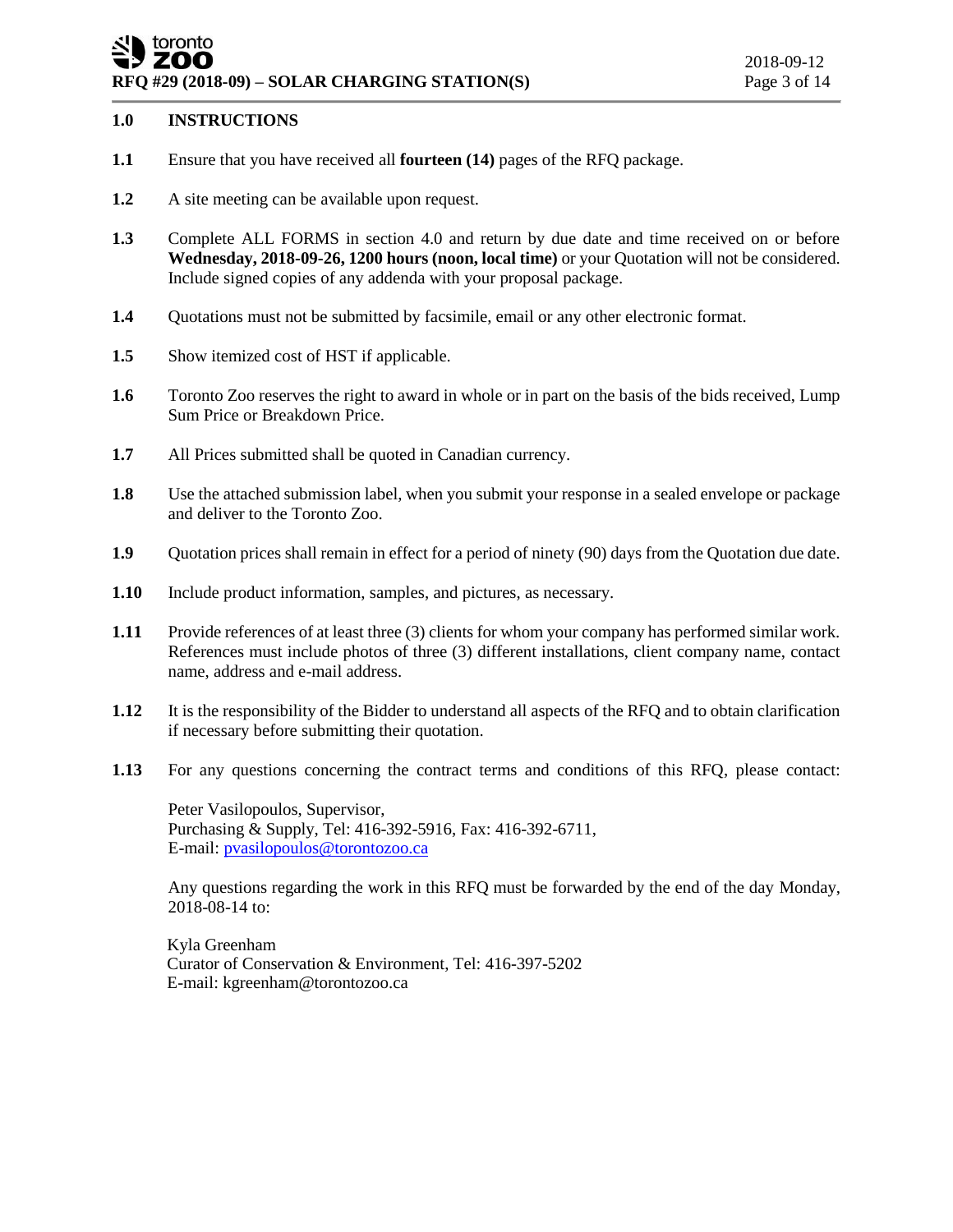#### **2.0 TERMS AND CONDITIONS**

- **2.1 Definitions**: Wherever used in the Request for Quotation the word **"Board"** means the Board of Management of the Toronto Zoo and the word **"Vendor" or "Contractor"** means the person or persons or Corporation to whom the purchase order is issued.
- **2.2 Vendor Assurance:** Unless otherwise stated, the goods, material, articles, equipment, work or services, specified or called for in or under this Quotation, shall be delivered or completely performed, as the case may be, by the Vendor as soon as possible and in any event within the period set out herein as the guaranteed period of delivery or completion.
- **2.3 Country of Origin:** Wherever possible, the goods, services, materials, articles or equipment, specified or called for in or under this Quotation, shall be of Canadian origin and manufacture.
- **2.4 Delivery:** The prices stated in this Quotation cover the services, material, articles or equipment referred to herein, being delivered F.O.B. destination, freight, express, duty and all other charges prepaid, unless otherwise indicated herein. A detailed delivery ticket or piece tally, showing the exact quantity of goods, material, articles or equipment shall accompany each delivery. A receiver's receipt shall not bind the Board to accept the goods, material, articles or equipment covered thereby, or the particulars of the delivery ticket or piece tally therefore. The Vendor shall not be entitled to any interest upon any bill due to delay in its approval by the CEO of the Toronto Zoo or his designate.
- **2.5 Invoicing:** Unless otherwise indicated herein, the prices stated are payable in Canadian Funds at the head office of the Board. Any Harmonized Sales Tax (HST) applicable shall be shown as a separate item. The Vendor's HST/Business registration number must be indicated on the invoice.

The Vendor shall clearly show any special charges such as packaging and freight, where applicable, as separate items on the invoice.

Payments to non-resident Vendors may be subject to withholding taxes under the Income Tax Act (Canada). Unless a non-resident Vendor provides the Board with a letter from Revenue Canada, Taxation waiving the withholding requirements, the Board will withhold the taxes it determines are required under the Income Tax Act (Canada).

- **2.6 Notice of Delivery:** The Vendor shall notify the Purchasing Agent of the Board at the address given for the mailing of invoices, in writing as soon as possible of the details of the shipment of the goods, materials, articles or equipment.
- **2.7 Right to Cancel:** The Board shall have the right to cancel at any time this Quotation or any contract or any part of any contract resulting from this Quotation in respect of the goods, material, articles, equipment, work or services set out in this Quotation or any such contract or part of such contract, not delivered or performed at the time of such cancellation, and the Board will not be responsible to make any payments in respect of any such goods, materials, articles, equipment, work or services and shall not incur any liability whatsoever in respect thereto.

In the event that the Vendor fails or neglects by any act or omission to comply with any of the conditions set out herein, this Quotation or any contract resulting from this Quotation may be unconditionally cancelled by the Board without notice to the Vendor.

**2.8 Official Agreement:** No verbal arrangement or agreement, relating to the goods, material, articles, equipment, work or services, specified or called for under this Quotation, will be considered binding,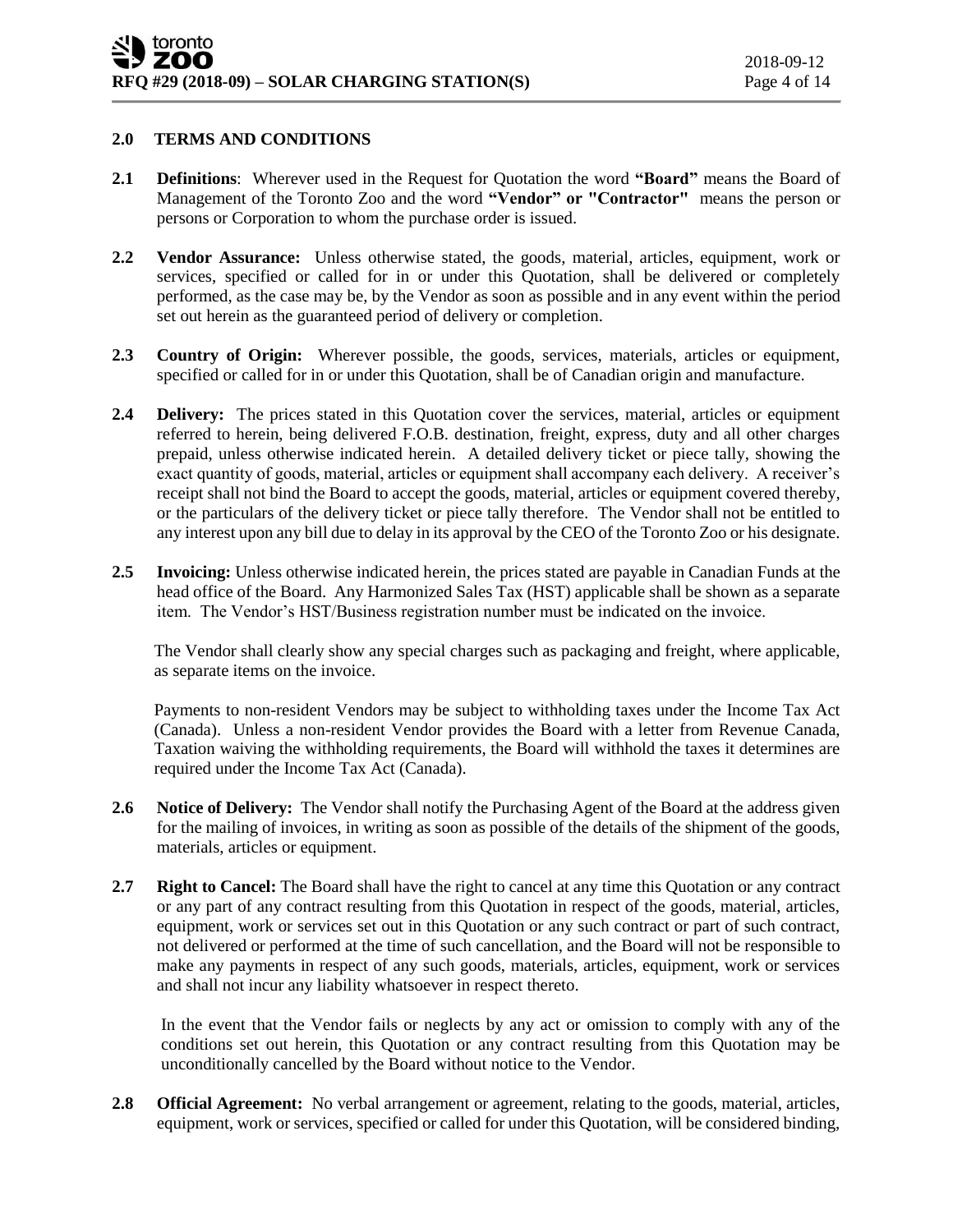and every notice advice or other communication pertaining thereto, must be in writing and signed by a duly authorized person.

- **2.9 Worker's Rights:** The Vendor shall comply with the conditions of the Board relating to Worker's Rights, a copy of which is available on application to the Manager, Fair Wage and Labour Trades Office, City of Toronto, 18<sup>th</sup> Floor, West Tower, City Hall, Toronto, Ontario, M5H 2N2 or by phone at 416-392-7300.
- **2.10 Insurance:** The Contractor shall, at his/her own expense obtain and, until the work is fully complete maintain, broad-scope insurance coverages, hereof, satisfactory to the Chief Executive Officer as to form and substance, with the indicated policy form of the Canadian Construction Documents Committee (CCDC), its equivalent or better subject to such modifications therein to cover unusual aspects of the work, working conditions or other circumstances as may be specified elsewhere in the Contract.
- 2.10.1 The Contractor shall effect, maintain and keep in force, at its sole cost and expense and satisfactory to the Chief Executive Officer as to form and substance the insurance described below:
- 2.10.2 All risks property insurance on property of every description and kind owned by the contractor or for which the Contractor is responsible while on the premises of the Board in an amount not less than full replacement value. The policy shall be endorsed to provide a waiver of subrogation against the Board for any loss or damage to insured property, however caused.
- 2.10.3 Commercial general liability insurance, including owners' and contractors' protective, products, completed operations, personal injury, employer's liability, contractual liability, occurrence basis property damage, liability arising from the sale of serving of alcoholic beverages and provisions for cross liability and severability of interests with a limit of not less than Two Million Dollars (\$2,000,000.00) per occurrence. The policy shall be endorsed to name the Board as an additional insured with respect to the operations of the Contractor under this agreement.
- 2.10.4 Standard automobile liability insurance for all owned vehicles with limits of not less than Two Million Dollars (\$2,000,000.00) per occurrence.
	- 2.10.4.1 All policies of insurance required to be taken out by the Contractor shall be placed with insurers licensed to conduct business in the Province of Ontario and shall be subject to the approval of the Chief Executive Officer, acting reasonably.
	- 2.10.4.2 The Contractor shall deliver to the Board evidence of the insurance required prior to the commencement of the agreement, in form and detail satisfactory to the Chief Executive Officer acting reasonably.
	- 2.10.4.3 The provisions of this section 2.11 shall no way limit the requirements and obligations imposed on the Contractor elsewhere in the Contract, nor relieve the Contractor from compliance therewith and fulfillment thereof.
	- 2.10.4.4 The parties agree that insurance policies may be subject to deductible amounts, which deductible amounts shall be borne by the Contractor.
	- 2.10.4.5 The provisions of this article shall in no way limit the requirements and obligations imposed on the Contractor elsewhere in the Contract, nor relieve the Contractor from compliance therewith and fulfillment thereof.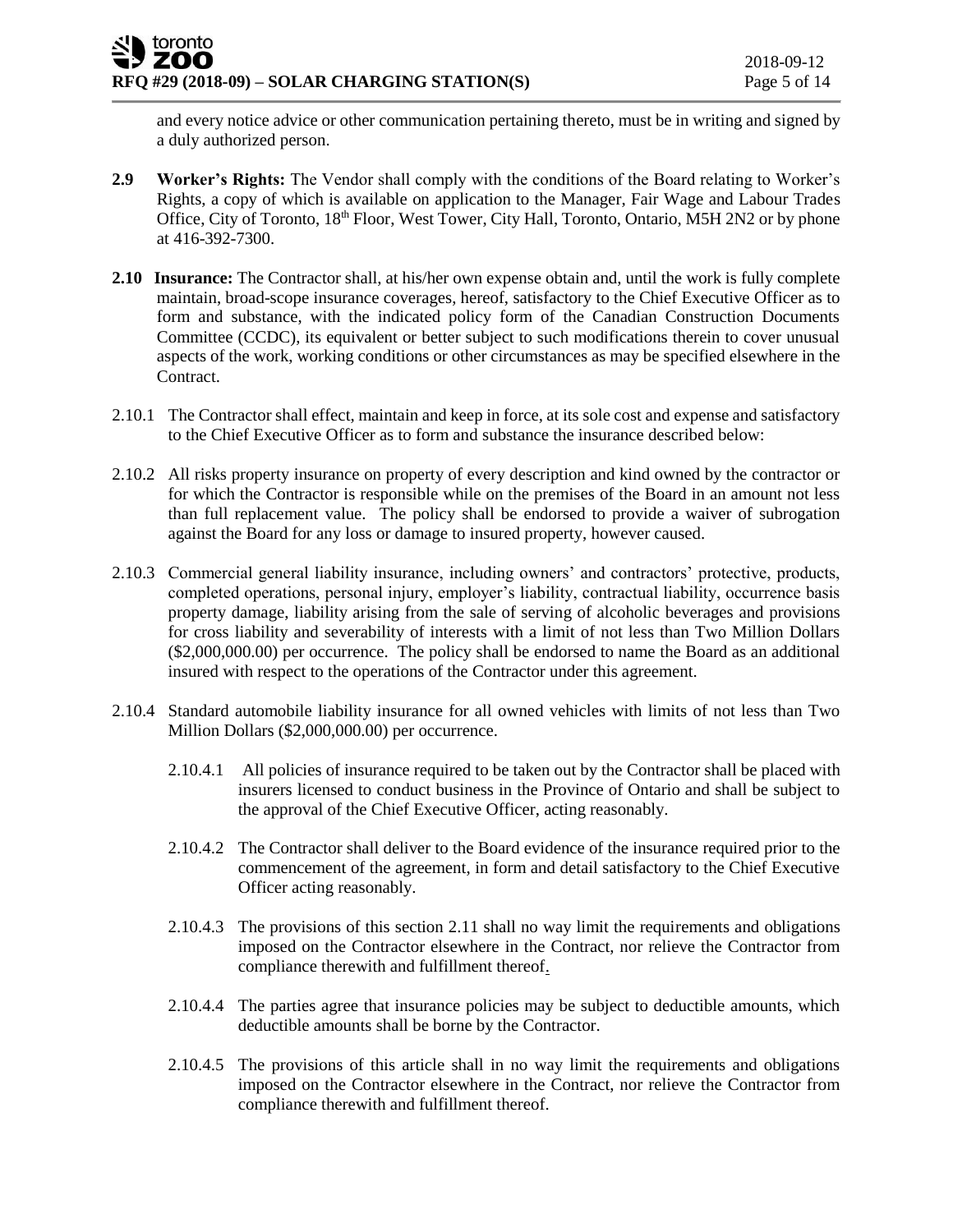## toronto ZOO **RFQ #29 (2018-09) – SOLAR CHARGING STATION(S)** Page 6 of 14

- **2.11 Indemnity:** The Vendor shall at all times well and truly save, defend, keep harmless and fully indemnify the Board, the City of Toronto, Toronto Region and Conservation Authority and their servants, employees, officers or agents, hereinafter called the "Indemnities", from and against all actions, suits, claims, demands, losses, costs, charges, damages, and expenses, brought or made against or incurred by the Indemnities, its or their servants, officers, employees, agents or invitees in any way relating, directly or indirectly, to goods, material, articles or equipment supplied or to be supplied, or to the supplying of goods or services, pursuant to this Quotation, or any other claim, action, suit, demand, loss, cost, charge, damage or expense relating to copyright, trademark or patent with regard directly or indirectly with any such goods, services, material, articles or equipment or the supply or performance thereof.
- **2.12 Liability for Acts of Vendor Employees, Contractors or Agents**: The Vendor acknowledges responsibility and accepts liability for the acts of any of its employees, contractors and agents while on Toronto Zoo property. The Toronto Zoo reserves the right to request background checks for any individual providing the services requested on behalf of the Vendor.
- **2.13 Guaranty of Quotation:** All goods, material, articles, equipment, work or services, specified or called for in or under this Quotation, shall be supplied or performed at the price or process and on the basis set forth or referred to in and in accordance with the Offer and this Quotation. The basis on which this Quotation is given shall include any specifications, plans, price schedules, samples, addenda or other details pertaining thereto, or provided in connection therewith.
- **2.14 Right of Notice:** Any notice that the Board may be required or desire to give to the Vendor shall for all purposes to be deemed to have been sufficiently and properly given and afforded by registered mail addressed to the Vendor at the address shown for the Vendor on this form and shall therefore be presumed to have been received by the Vendor on the third day following such registration.
- **2.15 Formal Contract:** The Vendor may be required and shall, if requested by the solicitor for the Board so to do, to execute and enter into a formal contract that is satisfactory to the solicitor for the Board, in order to document the contract resulting from this Quotation and to embody indemnity and related provisions that in the opinion of such solicitor are required to protect the Board.
- **2.16 Charity Status:** The Toronto Zoo is a registered charitable organization (registration #BN 119216398RR0001) and accordingly may be **eligible for preferred pricing which should be reflected in the Quotation as submitted.**
- **2.17 Performance Evaluation:** The Contractor's performance will be evaluated by the Chief Executive Officer and/or Chief Executive Officer's Representative during the Contract and at the end of the Contract. In the event that the Contractor's performance is considered unsatisfactory by the Chief Executive Officer and/or Chief Executive Officer's Representative, the Contractor and/or its affiliates may become ineligible from bidding on future contracts issued by the Board.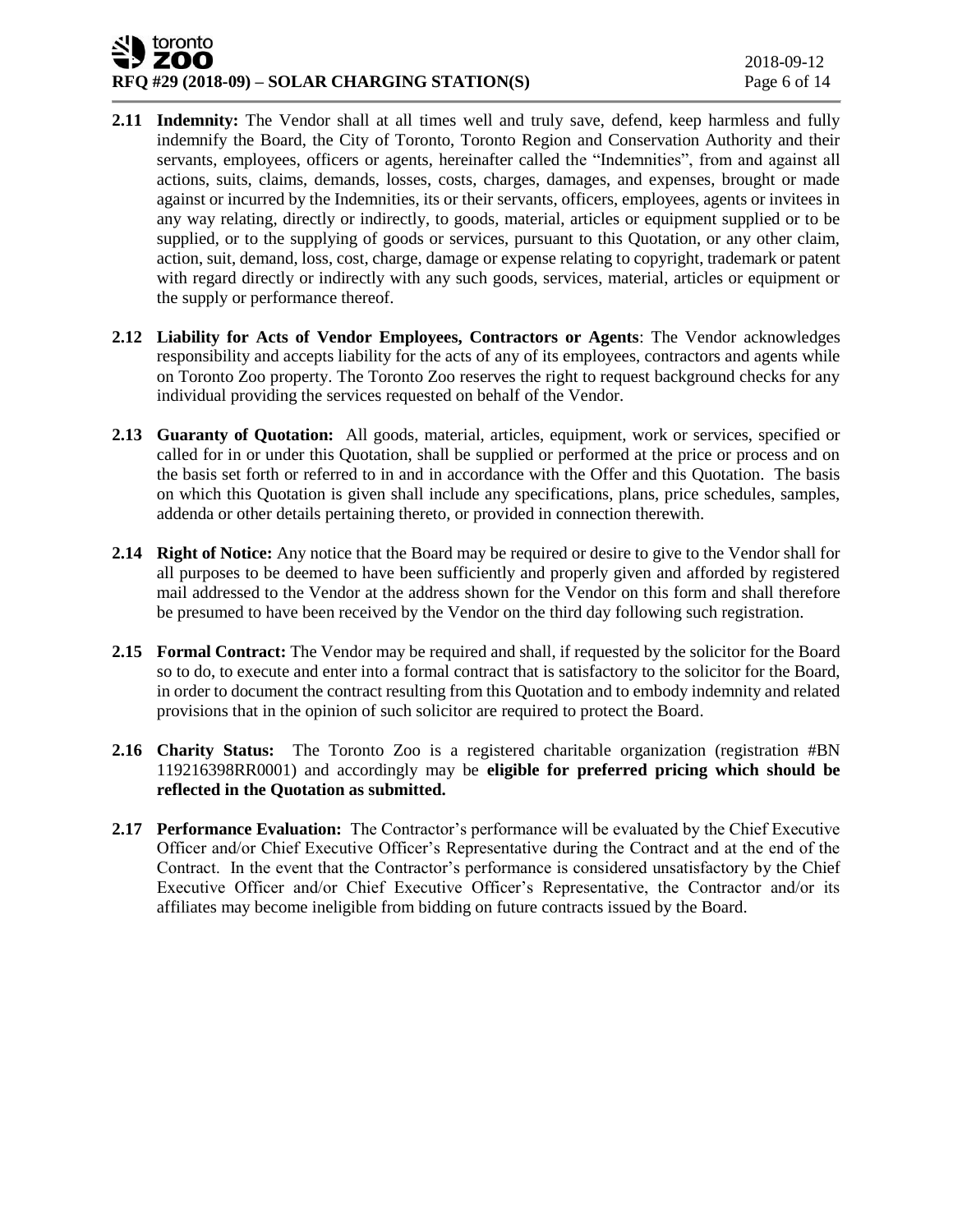## **3.0 PROJECT REQUIREMENTS**

The work shall commence once the project has been awarded and a Purchase Order issued. The scope of work includes the supply of one (1) stand-alone charging station with solar electrical supply with USB and/or electrical socket for the purpose of charging cellphones, tablets and other handheld electronic devices in an outdoor environment, and installation of such unit(s) at the Toronto Zoo. All work is to be completed in accordance with specifications in the Request for Quotation (RFQ). The contractor is responsible for all pricing and all other arrangements with all subcontractors as required.

The following is a list of minimum requirements for the unit(s):

- Solar energy supply
- USB connections
- Weatherproofing, rated for outdoor use
- AODA/ADA Compliant
- Easy install for winter storage
- Corrosion-resistant protection from the elements
- Comply with all US and Canadian requirements

Unless otherwise noted, the following is a list of additional ideal specifications for the unit(s), but not required:

- Renewable energy production metering
- Built in Canada, or locally sourced
- Lockable units for temporary device storage during charging
- Inclusion of various charging cables
- Connection to electric power source for back up energy supply
- Charge level indicator
- Made from recycled materials
- Aesthetically/visually appealing and ties into the Zoo environment (i.e.: nature themed)

### **3.1 SCOPE OF WORK**

- 1. Supply and deliver of one (1) stand-alone charging station with solar energy supply with USB and/or electrical socket for the purpose of charging cellphones, tablets and other handheld electronic devices.
- 2. Install the unit(s) in a defined outside area of the Toronto Zoo.
- 3. All work to be completed in accordance with applicable codes (e.g. Building Code, Electrical Code, Fire Code, etc.)
- 4. All measurements to be site verified.
- 5. Protect all areas not affected by the work. Any damage to these areas will be the responsibility of the contractor to rectify.
- 6. All electric current required for the work shall be provided or furnished by the Contractor. All temporary connections for electricity shall be subject to the approval of the Owner. All temporary lines will be furnished, installed, connected, and maintained by the Contractor in a professional manner satisfactory to the Owner and shall be removed by the Contractor in like manner upon completion of the work.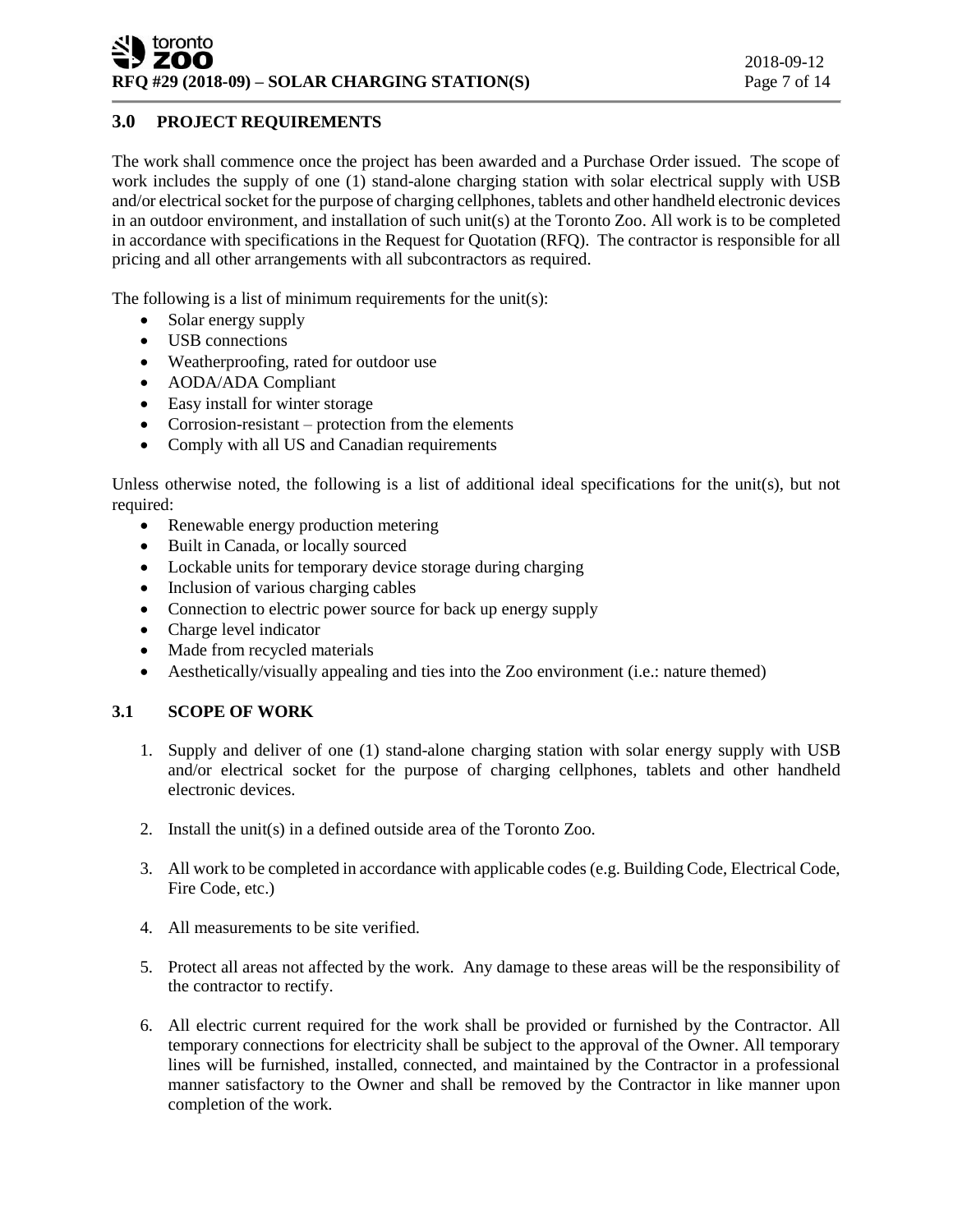- 7. It is the responsibility of the contractor to confirm that the unit(s) are operational prior to completion of the work.
- 8. The contractor is to notify the Toronto Zoo upon completion of the work. The work is to be reviewed and approved by the Toronto Zoo prior to acceptance of the work.
- 9. Clean the work area and remove all debris from site on a daily basis.
- 10. The contractor is required to provide closeout documents including but not limited to as built drawings, warranty, and inspection certificates.
- 11. The contractor shall supply the Zoo with copies of relevant certificates and licences for all workers before commencement of work.

The Contractor is responsible for all pricing and all other arrangements with their subcontractors as required.

### **3.2 CONTRACTOR RESPONSIBILITIES**

- 1. Regular meetings/communication with the Toronto Zoo Project Team to review project status and to discuss issues that may arise during the project.
- 2. Provide samples, mock ups, etc. as required to the Project Team.
- 3. Provide product information, MSDS sheets and colour samples to the Project Team prior to start of the work where applicable.
- 4. Provide the Zoo with a minimum one (1) year warranty upon completion of the project.
- 5. Protect adjacent areas not included in the project. Any damage caused will be the responsibility of the contractor to rectify at no additional cost to the Zoo.
- 6. Clean-up the work area daily and make good any damage caused as a result of the work.
- 7. Secure the work site and provide construction signs and barriers to prevent injury to Zoo personnel and the public who will require access to the space during the work.
- 8. Upon award of contract, Contractor is to finish all work, including clean up and demobilization by the completion date specified.
- 9. Submit all shop drawings for review and approval prior to start of fabrication. Review of shop drawings shall not mean that the Toronto Zoo approves detail design inherent in shop drawings, responsibility for which shall remain with the Contractor submitting same, and such review shall not relieve the Contractor of his responsibility for errors or omissions in shop drawings or of his responsibility for meeting all requirements of the subcontract documents.
- 10. Submit close out documents as requested. Include warranties and "As built" drawings.

### **3.3 SAFETY SPECIFICATIONS**

1. It is the responsibility of the Contractor to protect the site as required during construction.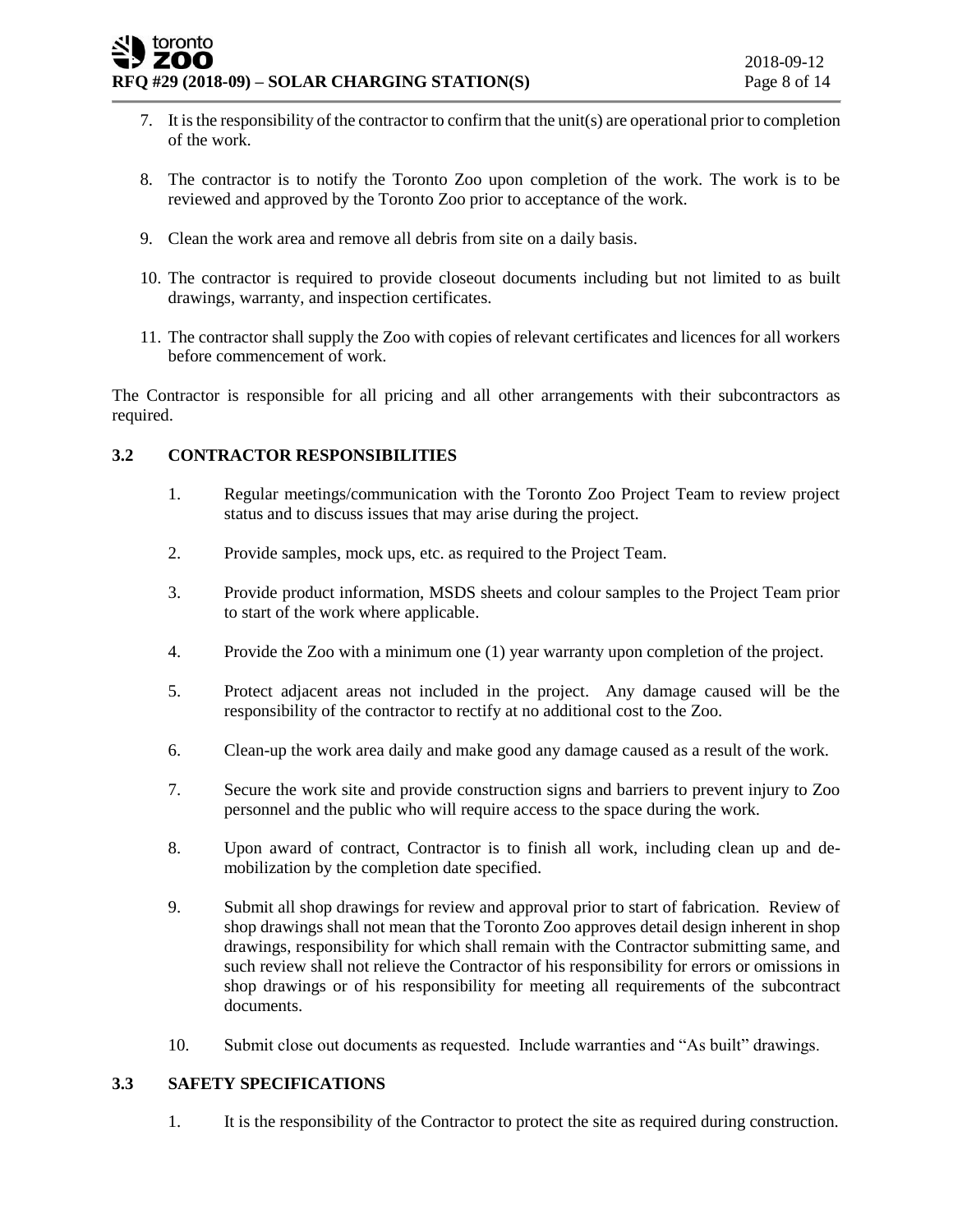#### toronto ZOO **RFQ #29 (2018-09) – SOLAR CHARGING STATION(S)** Page 9 of 14

- 2. Ensure that awareness of public safety is considered and protect visitors in the vicinity during the construction period.
- 3. All necessary personal protective equipment must be worn at all times and MSDS sheets must be available on site as required.
- 4. The contractor is to abide by applicable Toronto Zoo Health & Safety Policies,
	- i. SAFE-002 Health & Safety Hazard Reporting
	- ii. SAFE-017 Contractors Safety
	- iii. SAFE-018 Vehicles on Site
	- iv. SAFE-007 Working in Confined Space
	- v. SAFE-025 Hot Work
	- vi. SAFE-013 Equipment Lockout/Tagout

the Ontario Health and Safety Acts, the Ontario Building Code and all other applicable codes including the Fire Codes.

- 5. The contractor is to abide to Toronto Zoo's Commitment to the City of Toronto's Corporate Smog Response Plan.
- 6. It is the responsibility of the Contractor to ensure that the work site is properly protected at all times. All work sites must be marked and barriered adequately with construction signs posted to secure and isolate the work site from the public or other personnel that have access to the area.

#### **3.4 OTHER INFORMATION**

The successful bidder must demonstrate the ability to complete the work to standards acceptable to the Zoo and prove past performance in the completion of similar types of work for other clients by providing relevant examples of work and references. The successful bidder must also demonstrate and guarantee that they can produce the work in the allotted time.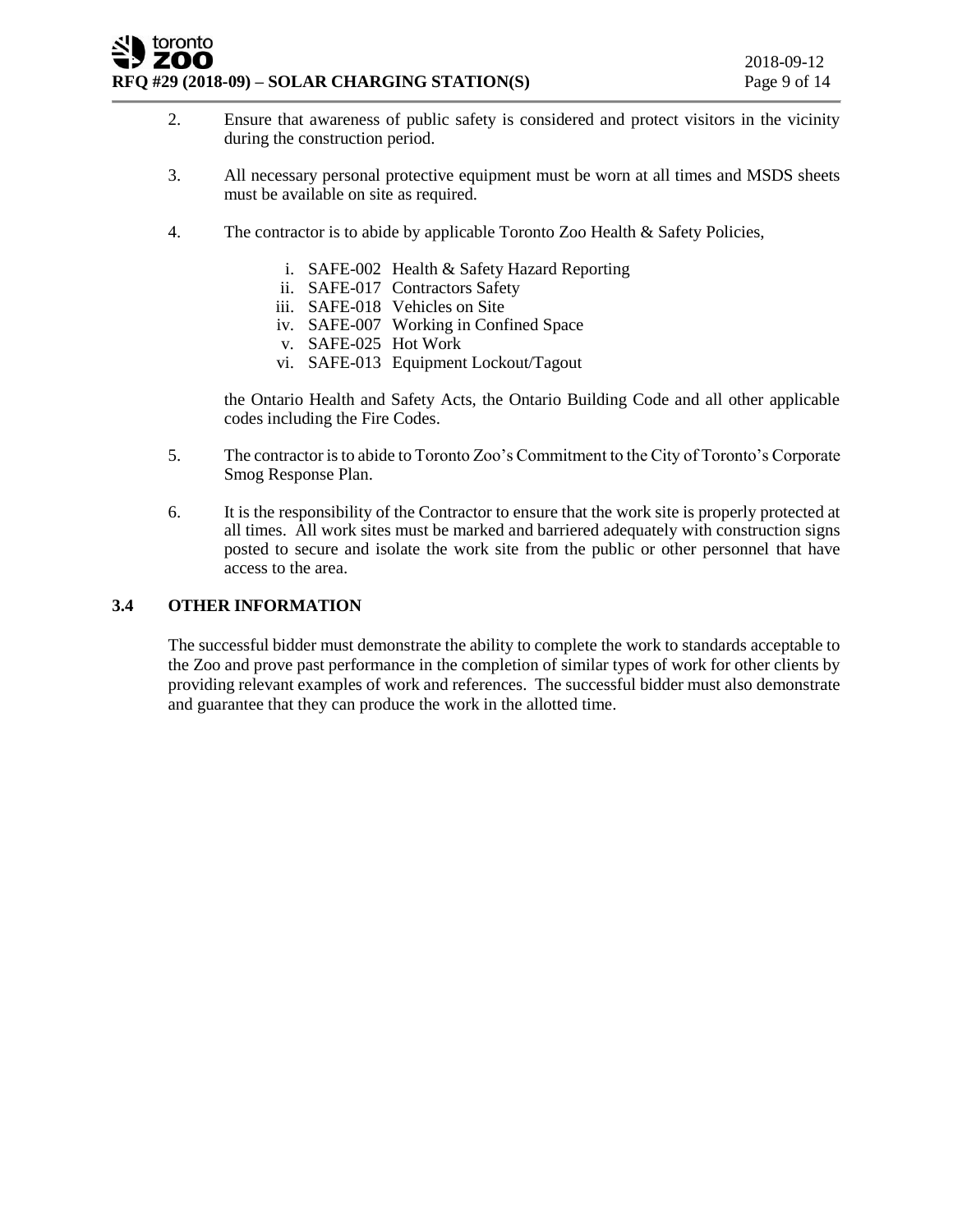#### **4.0 SUBMISSION FORMS:**

I/We, hereby, submit the Quotation and will comply with all terms, conditions, specifications and drawings (when provided) as set out within the Board's Quotation.

I/We, hereby, have received, allowed for and included as part of our submission all issued Addendum numbered \_\_\_\_\_\_\_\_\_\_.

This form must be completed, properly signed and received on or before the date and time specified or your Quotation will not be considered. Quotation prices shall remain in effect for a period of ninety (90) days from the Quotation due date.

The Board of Management of the Toronto Zoo reserves the right to reject any or all Quotations or to accept any Quotation, should it deem such action to be in its interests.

By signing and submitting this FORM, you are agreeing to the release of your quotation information, as deemed necessary by the Board, in order to conduct business associated with this quotation or project.

| <b>COMPANY INFORMATION</b> |           |
|----------------------------|-----------|
| Company Name:              |           |
| Name of authorized         |           |
| Signing Officer            | Title:    |
| Signature of authorized    | Date:     |
| Signing Officer:           |           |
| <b>Contact Name:</b>       | Title:    |
| Address:                   |           |
| Telephone #:               | Fax #:    |
| Email:                     | Web Site: |
| HST#:                      |           |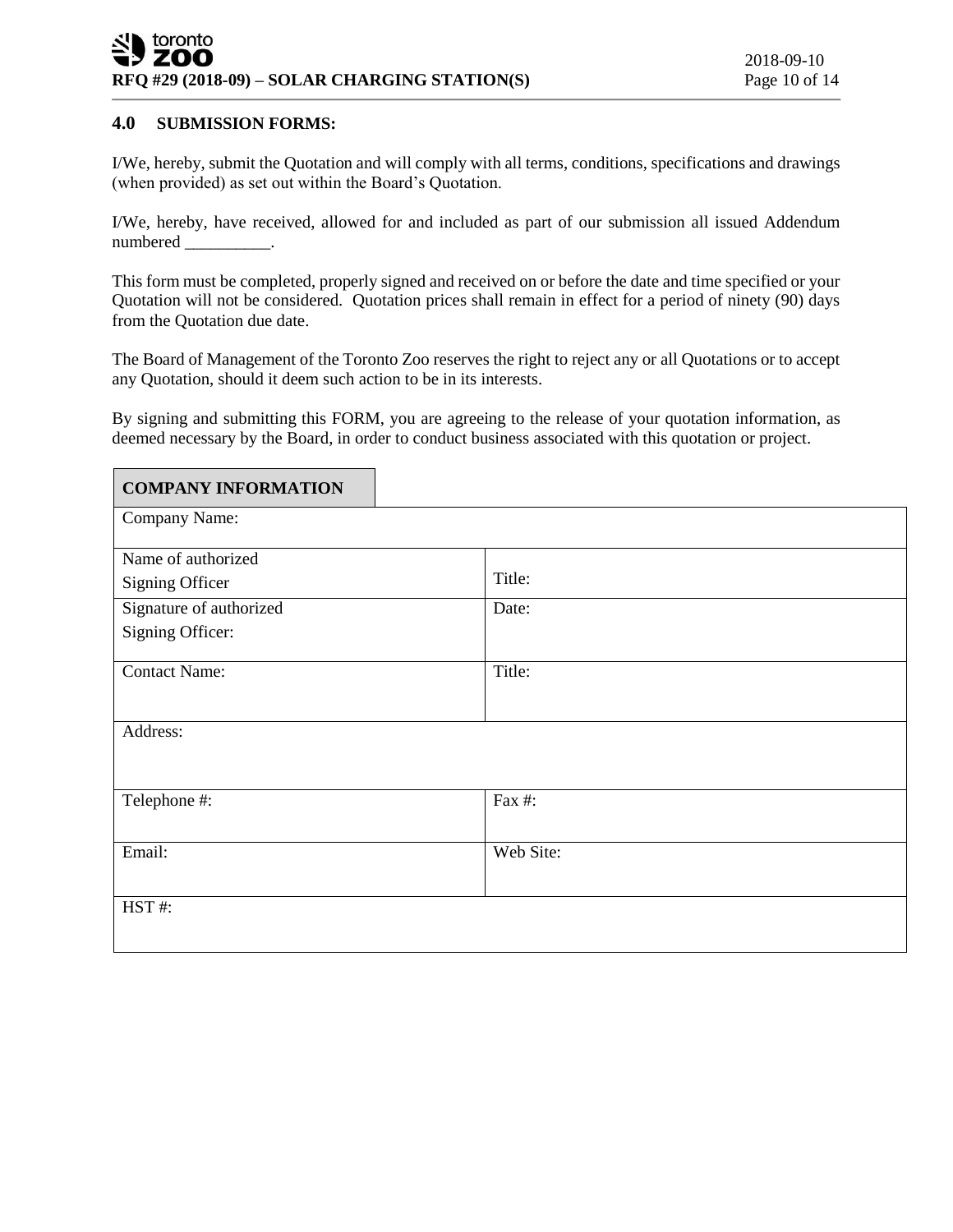# **4.1 UNIT PRICING**

| <b>DESCRIPTION</b>                                                           | <b>Price complete excluding</b> |
|------------------------------------------------------------------------------|---------------------------------|
|                                                                              | <b>HST</b>                      |
| Supply a stand-alone charging station with solar energy supply with USB      |                                 |
| and/or electrical socket for the purpose of charging cellphones, tablets and |                                 |
| other handheld electronic devices with installation.                         | $/$ unit                        |
| Please list and attach all drawings and specifications for the recommended   |                                 |
| product included in the unit quote. The recommended product must meet        |                                 |
| the minimum requirements as described in 3.0 of this RFQ. Please provide     |                                 |
| a list of any ideal requirements that have been met or provided.             |                                 |
| <b>Installation Costs</b>                                                    |                                 |
|                                                                              | \$<br>/unit                     |

| <b>COMMITMENT TO DELIVER</b>                                          | YES / NO |
|-----------------------------------------------------------------------|----------|
| Please confirm that you are able to supply and install by 2018-10-19. |          |
| If NO, please state alternate date.                                   |          |

| <b>WARRANTY</b>                                                        | <b>Specify</b> |
|------------------------------------------------------------------------|----------------|
| Please confirm at least a one (1) year warranty upon completion of the |                |
| project.                                                               |                |

| <b>DISCOUNT</b>                                                                                                                                                                                                                           | <b>Discount</b>   | Min.<br><b>Purchase</b> |
|-------------------------------------------------------------------------------------------------------------------------------------------------------------------------------------------------------------------------------------------|-------------------|-------------------------|
| Discount for multiple unit purchase                                                                                                                                                                                                       | %                 |                         |
|                                                                                                                                                                                                                                           | <b>Discount</b>   | <b>Days</b>             |
| Discount allowed for prompt payment and period within which invoice must<br>be paid to qualify.                                                                                                                                           | $\%$              |                         |
|                                                                                                                                                                                                                                           | Discount/Donation |                         |
| <b>Charity Status:</b> The Toronto Zoo is a registered charitable organization<br>(registration #BN 119216398RR0001) and accordingly may be eligible for<br>preferred pricing which should be reflected in the Quotation as<br>submitted. |                   |                         |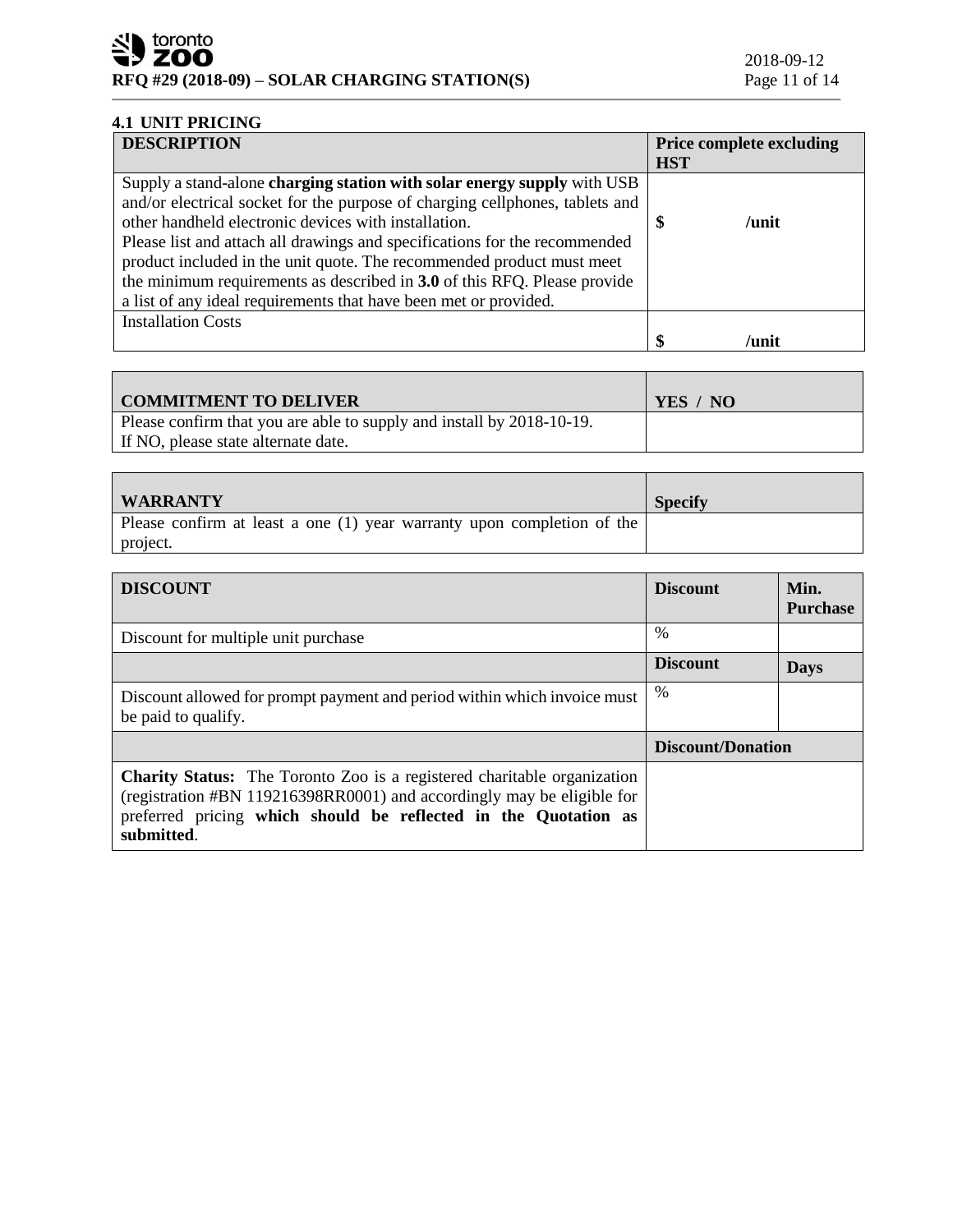#### **SUBMISSION LABEL**

**This address label should be printed and affixed to the front of your sealed tender, quotation and proposal envelope/package submission. Toronto Zoo will not be held responsible for envelopes and packages that are not properly labelled or submitted to an address other than the one listed on this label.**

**Vendor Name** 

**RFQ #29 (2018-09) – SOLAR CHARGING STATIONS Due Date: Wednesday, 2018-09-26**

#### **TO BE RETURNED TO**

**TORONTO ZOO C/O SUPERVISOR, PURCHASING & SUPPLY ADMINISTRATIVE SUPPORT CENTRE 361A OLD FINCH AVE. TORONTO, ONTARIO M1B 5K7**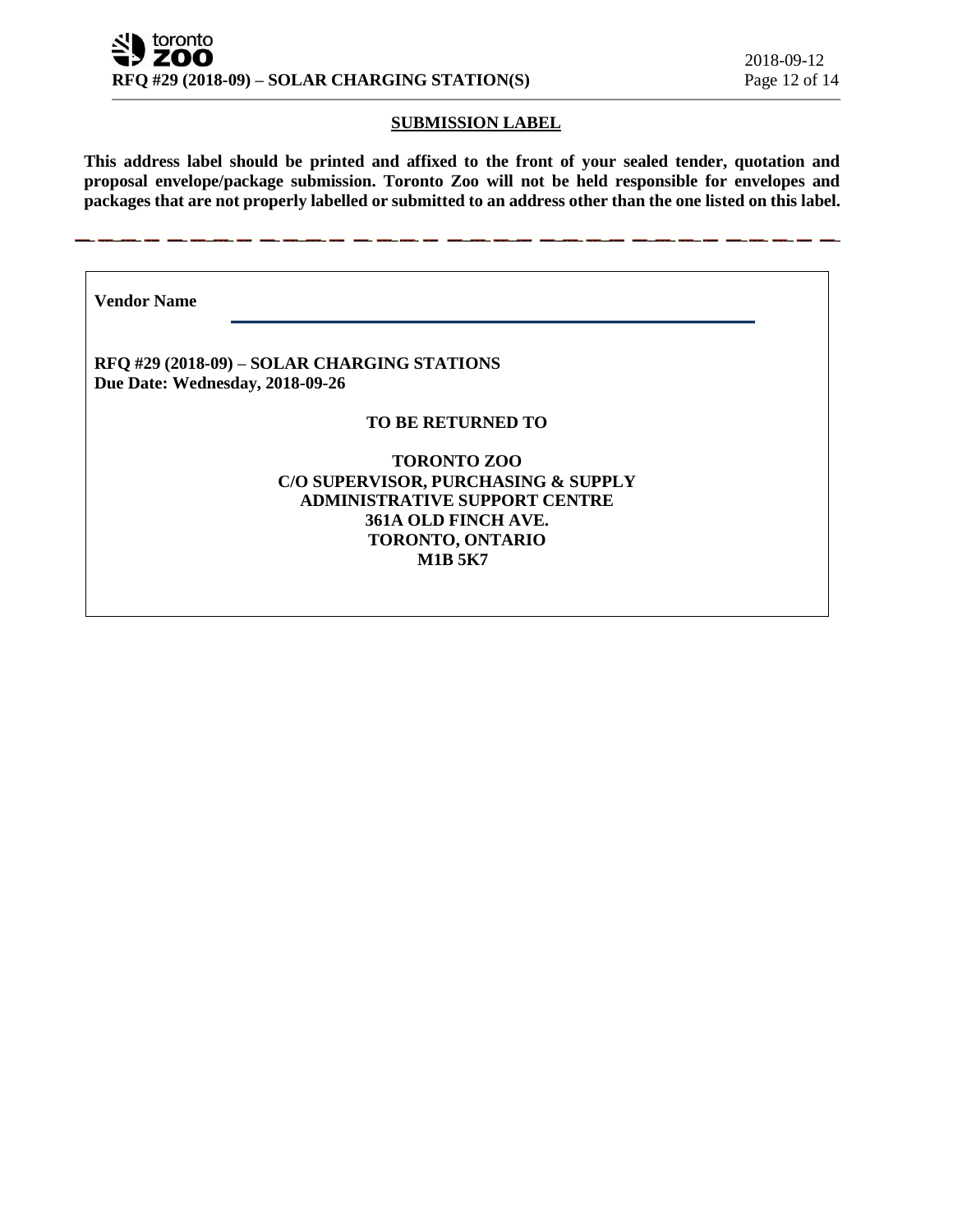## **NOTICE OF NO BID**

#### **INSTRUCTIONS:**

It is important to the Toronto Zoo to receive a reply from all invited bidders. If you are unable, or do not wish to submit a bid, please complete the following portions of this form. State your reason for not bidding by checking the applicable box(es) or by explaining briefly in the space provided. It is not necessary to return any other Request for Proposal/Quotation/Tender documents or forms. Please just return this completed form by fax or by mail prior to the official closing date. **Purchasing and Supply Fax Number: (416) 392- 6711.**

| A Proposal/Quotation/Tender is not submitted for the following reason(s): |                                                                      |  |
|---------------------------------------------------------------------------|----------------------------------------------------------------------|--|
| Project/quantity too large.                                               | Project/quantity too small.                                          |  |
| We do not offer services or commodities to<br>these requirements          | Cannot meet delivery or completion<br>requirement                    |  |
| We do not offer this service or commodity.                                | Agreements with other company do not permit<br>us to sell directly.  |  |
| Cannot handle due to present<br>commitments.                              | Licensing restrictions                                               |  |
| Unable to bid competitively.                                              | We do not wish to bid on this service or<br>commodity in the future. |  |
| Insufficient information to prepare<br>quote/proposal/tender              | Specifications are not sufficiently defined                          |  |
| We are unable to meet bonding or<br>insurance requirements.               |                                                                      |  |

Other reasons or additional comments (please explain):

| Company Name:                              |  |
|--------------------------------------------|--|
| Address                                    |  |
| <b>Contact Person:</b>                     |  |
| Signature of<br>Company<br>Representative: |  |
| Date:                                      |  |
| Phone Number:                              |  |
| Email address                              |  |
| Fax Number:                                |  |